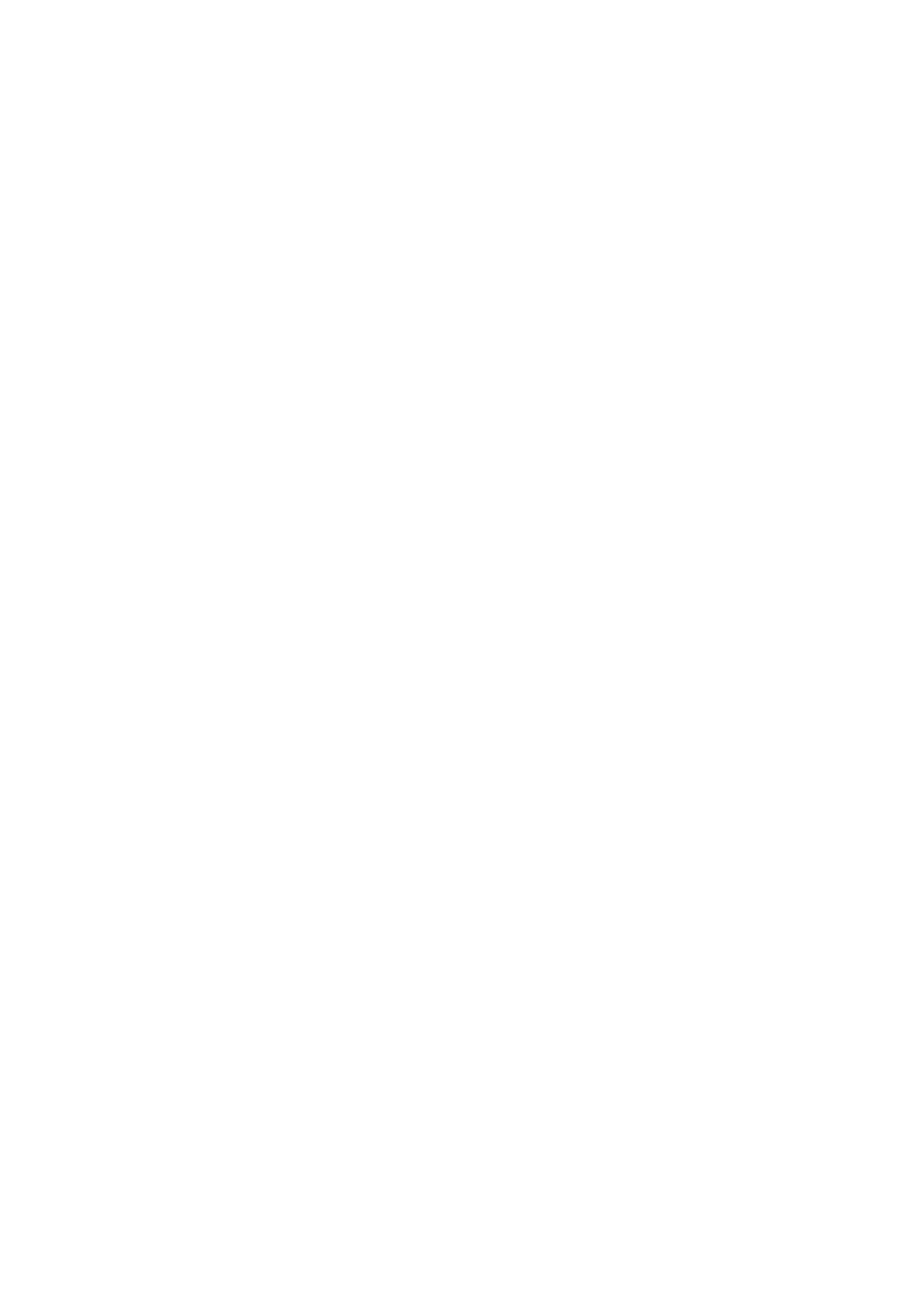#### 4. **QUESTION 1: TRADE MARKS ACT, NO. 194 OF 1993 (the "Act")**

- 1.1 What, in terms of the Act, is the definition of:
	- a) a "mark"; and b) a "trade mark". **(4)**
- 1.2 Philosophically, does a trade mark serve in trade as a badge of origin? If so, why, and what about local franchises that use the trade mark of a foreign principal e.g. MACDONALD'S?
- 1.3 Does the Act provide a basic requirement for a trade mark to be registrable? If so, what is that requirement? Does the Act provide categories of unregistrable trade marks? If so, in what section of the Act do those categories appear?

**(6)**

**(4)**

- 1.4 Please briefly list any three of the defences to infringement provided in the Act; and what relief can the High Court grant to a proprietor where a trade mark registration is found to be infringed?
	- **(6)**
- 1.5 Section 10 of the Act provides that a mark that consists exclusively of a geographical sign or indication, is not registrable as a trade mark. However, your client wishes to register such a mark for his cycling club so that its members can use this mark in their badges. Is this possible in terms of the Act? Please explain this to your client briefly.

**(2)**

1.6 Is it possible for two different companies to use and register identical or similar trade marks in respect of the same or similar goods? Explain and motivate your answer.

**(3)**

**Total [25]**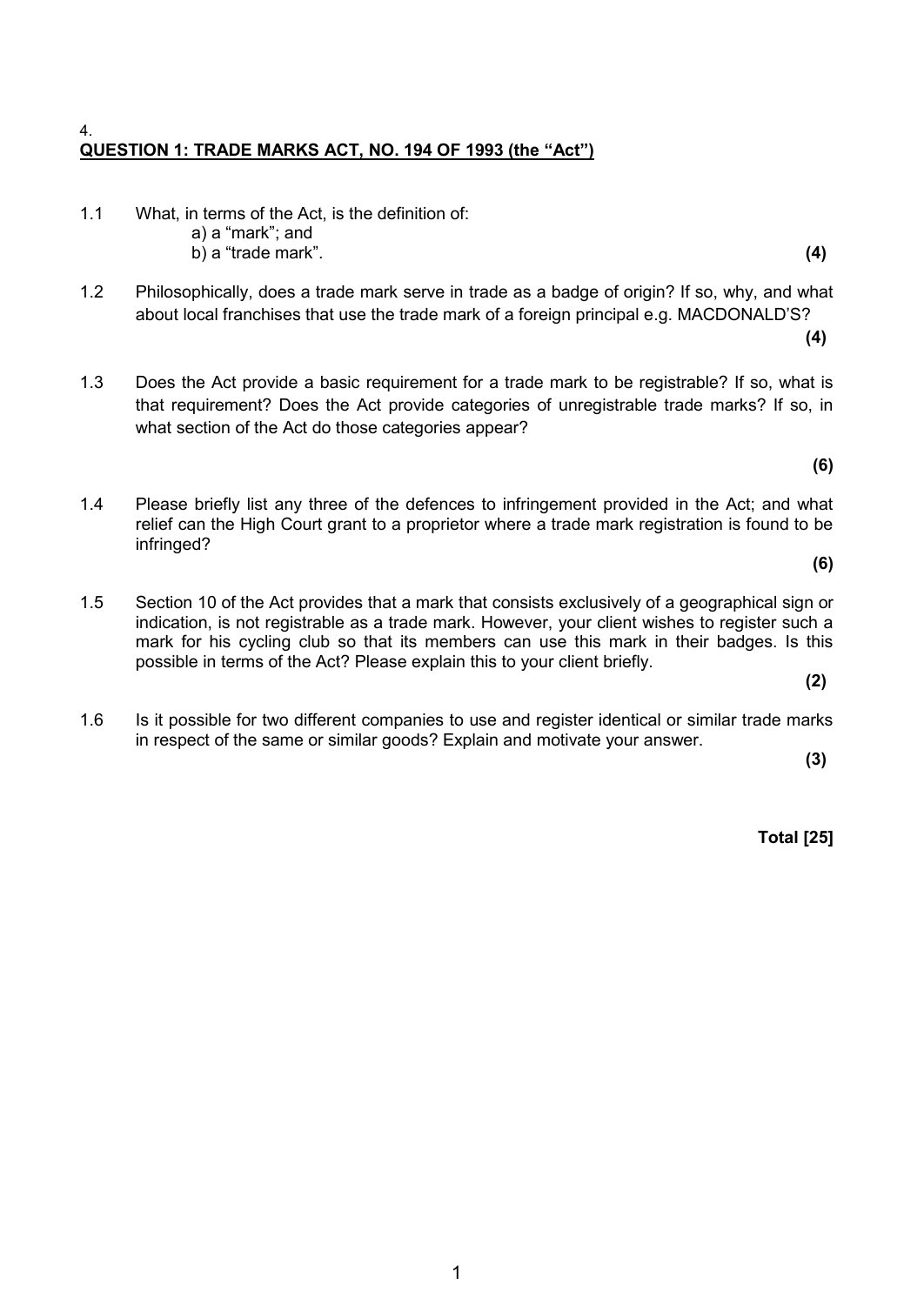# **QUESTION 2: COPYRIGHT ACT, NO. 98 OF 1978 (the "Act")**

| 2.1 | Name eight categories of works recognized by the Act as being eligible for<br>(8)<br>copyright protection.                                                                                                                                                                                                                      |     |  |
|-----|---------------------------------------------------------------------------------------------------------------------------------------------------------------------------------------------------------------------------------------------------------------------------------------------------------------------------------|-----|--|
| 2.2 | What is the definition of "musical works" in terms of the Act?                                                                                                                                                                                                                                                                  |     |  |
| 2.3 | Authorship plays an important role in copyright law.<br>In terms of the Act, who is<br>the author of the following works;<br>2.3.1<br>Artistic work<br>2.3.2 Artistic work which is computer generated<br><b>Musical work</b><br>2.3.3<br>2.3.4<br>Cinematograph film<br>2.3.5<br>Computer program<br>Sound recordings<br>2.3.6 | (6) |  |
| 2.4 | There are two main requirements for any work to be eligible for copyright under<br>the Act. What are they?<br>(2)                                                                                                                                                                                                               |     |  |
| 2.5 | When shall a work be deemed to have been published in terms of the Act?                                                                                                                                                                                                                                                         |     |  |
| 2.6 | Who may sue for copyright infringement?<br>(3)                                                                                                                                                                                                                                                                                  |     |  |

**Marks [25]**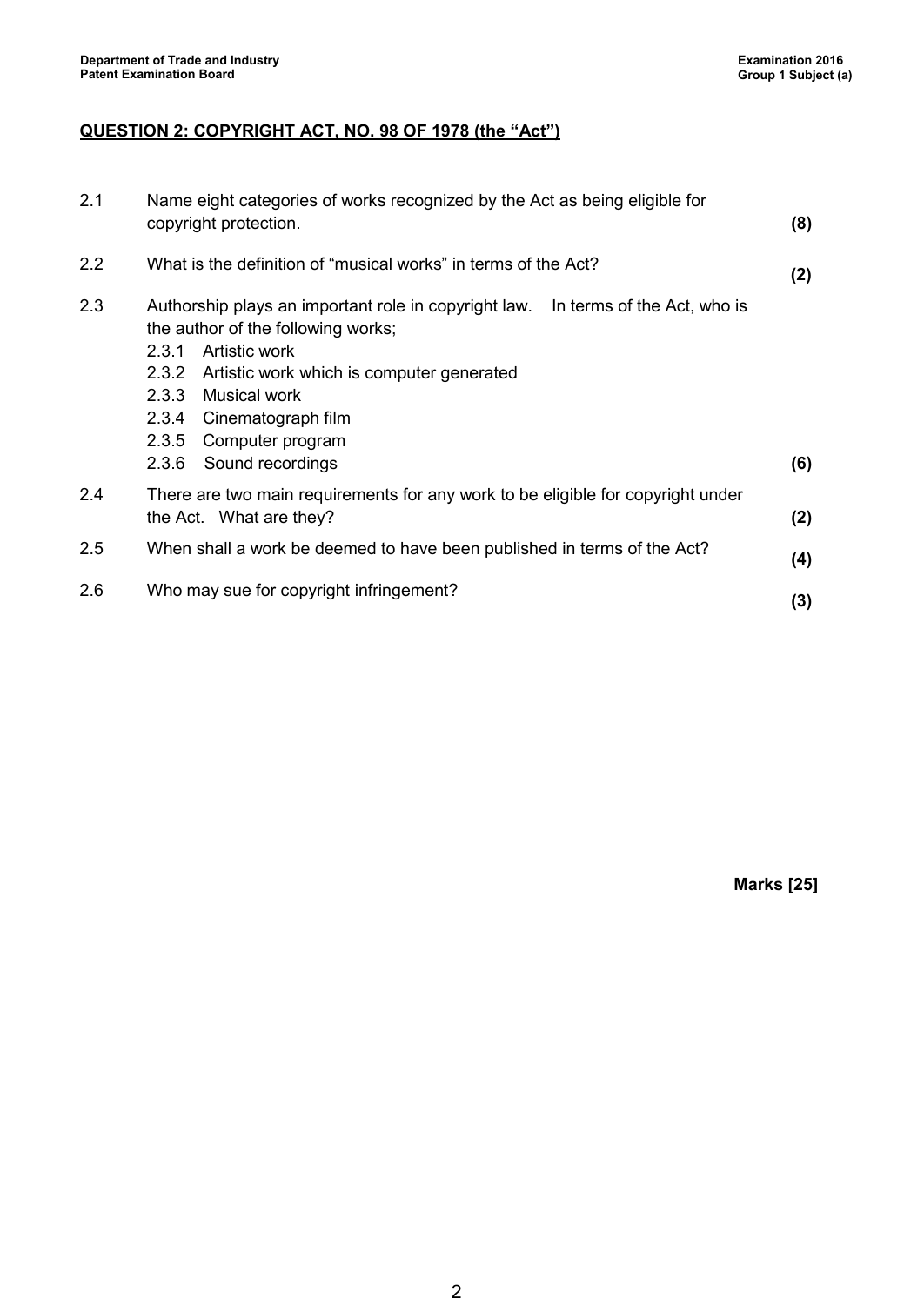## **QUESTION 3: PLANT BREEDERS' RIGHTS ACT, NO. 15 OF 1976 (the "Act")**

1. Name the International Convention of Plant Breeders' Rights that South Africa is a member of, and to which agreement of this Convention South Africa is currently a signatory.

**(2)**

- 2. One of the basic requirements for obtaining a Plant Breeders' right for a variety of plant in South Africa is that the variety is "new". Discuss the provisions of Section 2 of the South African Plant Breeders' Rights Act in respect of "new". **(4)**
- 3. The three other basic requirements for obtaining a Plant Breeders' right for a variety are that the variety is Distinct, Uniform and Stable. Provide a short explanation for each of these requirements. **(6)**
- 4. What is the duration of a Plant Breeder's Right in terms of Section 21 of the Plant Breeders' Rights Act? **(3)**
- 5. In addition to the "Farmers Privilege" list 4 of the exceptions to a Plant Breeder's Right provided for in Section 23(6) of the Plant Breeders' Rights Act, and mention the requirement for these exceptions to apply.

**(5)**

6. Explain the exception to infringement provided for in terms of Section 23(6)(f) of the Plant Breeders' Rights Act, which is also known as "Farmers Privilege". **(5)**

**Marks [25]**